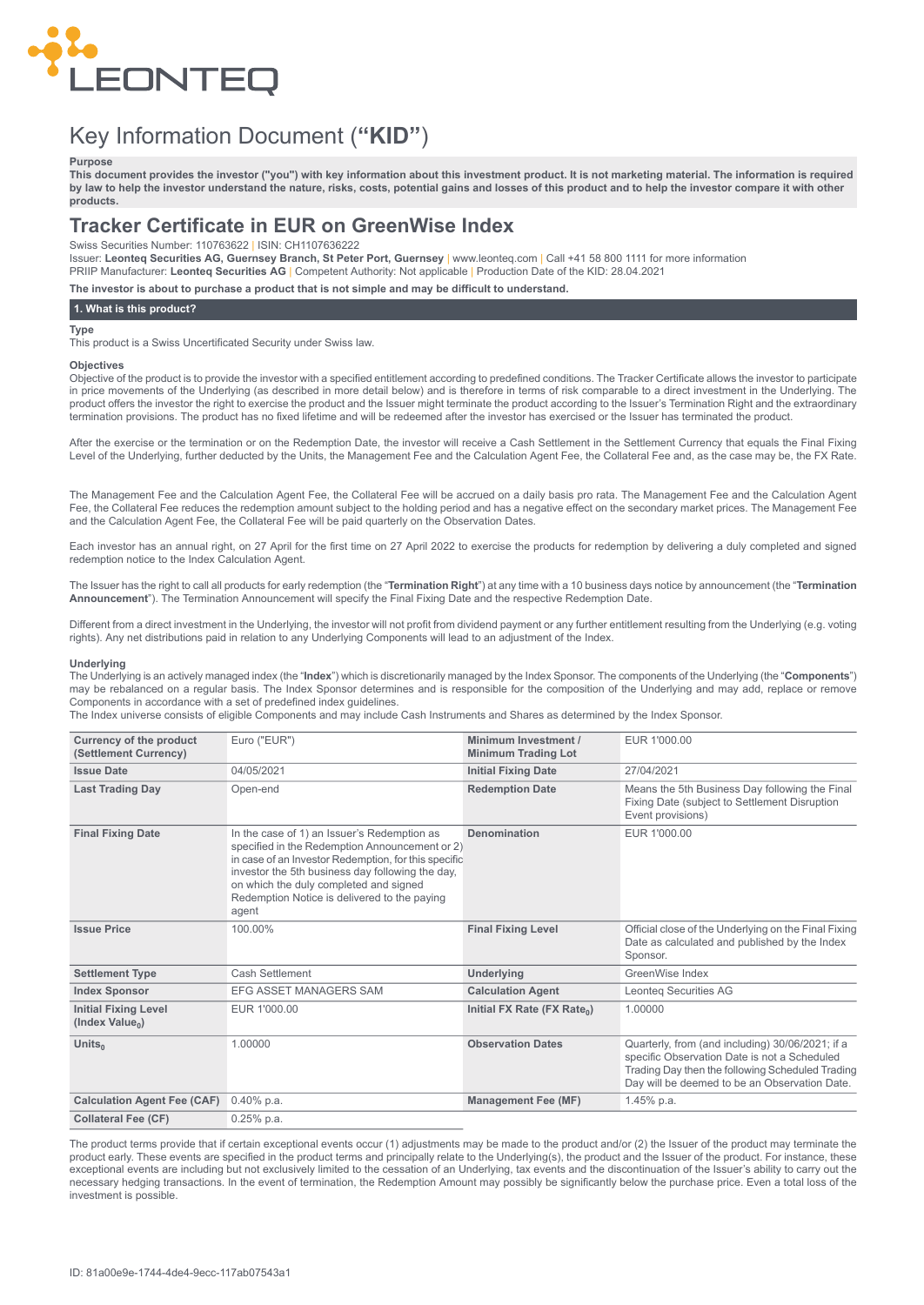#### **Intended retail investor**

- The product is aimed at retail investors who intend to form private assets and have a long-term investment horizon.
- The investor can bear losses up to the total loss of the investment amount and attaches no importance to products with capital guarantee.
- KNOWLEDGE & EXPERIENCE: Investors who have the following characteristics: Basic knowledge of the financial instruments in question (a basic investor can take investment decisions based on regulatory documents or basic information provided by the distributor); no experience of financial markets



The summary risk indicator is a guide to the level of risk of this product compared to other products. It shows how likely it is that the product will lose money because of movements in the markets or because the Issuer is not able to pay the investor.

We have classified this product as 4 out of 7, which is a medium risk class.

This rates the potential losses from future performance at a medium level, and poor market conditions are very unlikely to impact the capacity of the Issuer to pay the investor of the product.

The investor shall be aware of currency risk. The investor may receive payments in a different currency, so the final return that the investor will get depends on the exchange rate between the two currencies. This risk is not considered in the indicator shown above.

This product does not include any protection from future market performance so the investor could lose some or all of its investment.

If the Issuer is not able to redeem the investor what is owed, the investor could lose the entire investment.

For detailed information about all risks please refer to the risk sections of the legal documentation as specified in the section 'Other relevant information' below.

# **Performance Scenarios**

**Investment EUR 10,000**

| $HIVG5UHCHL$ LUN $IVUU$ |                                              |                    |              |                                                   |
|-------------------------|----------------------------------------------|--------------------|--------------|---------------------------------------------------|
| Scenario                |                                              | 1 year             | 3 years      | 5 years<br>(Recommended<br><b>Holding Period)</b> |
| <b>Stress Scenario</b>  | What the investor might get back after costs | <b>EUR 323.44</b>  | EUR 5450.97  | EUR 3519.54                                       |
|                         | Average return each year                     | $-96.77%$          | $-18.28%$    | $-18.84%$                                         |
| Unfavourable Scenario   | What the investor might get back after costs | <b>EUR 7792.07</b> | EUR 6190.22  | EUR 4783.64                                       |
|                         | Average return each year                     | $-22.08%$          | $-14.75%$    | $-13.70%$                                         |
| Moderate Scenario       | What the investor might get back after costs | EUR 9636.26        | EUR 8958.19  | EUR 8140.79                                       |
|                         | Average return each year                     | $-3.64%$           | $-3.59%$     | $-4.03%$                                          |
| Favourable Scenario     | What the investor might get back after costs | EUR 12251.88       | EUR 12155.45 | EUR 13377.71                                      |
|                         | Average return each year                     | 22.52%             | 6.71%        | 5.99%                                             |
|                         |                                              |                    |              |                                                   |

This table shows the money the investor could get back over the next years and on the Redemption Date under different scenarios, assuming that the investor invests EUR 10,000.00.

The scenarios shown illustrate how the investor's investment could perform. The investor can compare them with scenarios of other products.

The scenarios presented are an estimate of future performance based on evidence from the past on how the value of the product varies, and are not an exact indicator. What the investor gets back will vary depending on how the market performs and how long the investor keeps the investment/product.

The stress scenario shows what the investor might get back in extreme market circumstances, and it does not take into account the situation where the Issuer is not able to pay the investor.

This product cannot be easily cashed in. This means it is difficult to estimate how much the investor would get back if the investor would sell it before the recommended holding period. The investor will either be unable to sell early or the investor will have to pay high costs or make a large loss if the investor does so.

The figures shown include all the costs of the product itself, but may not include all the costs that the investor pays to the advisor or distributor. The figures do not take into account the investor's personal tax situation, which may also affect how much the investor gets back.

# **3. What happens if the Issuer is unable to pay out?**

The investor is exposed to the risk that the Issuer might be unable to fulfil its obligations in respect of the product e.g. in the event of insolvency (inability to pay / over-indebtedness) or administrative order. A total loss of the investor's capital invested is possible. The product is a debt instrument and as such is not covered by any deposit protection scheme.

This Product is collateralised in accordance with the terms and conditions of the TCM Security Agreement for Triparty Collateral Management Secured Structured Products ("TCM Secured Structured Products"). The Investor's exposure to the credit risk of the Issuer and the Guarantor, if any, is only mitigated due to collateralization. More detailed information regarding the collateralisation can be found in the programme.

# **4. What are the costs?**

# **Cost over time**

The Reduction in Yield (RIY) shows what impact the total costs the investor pays will have on the investment return the investor might get. The total costs taken into account one-off, ongoing and incidental costs.

The amounts shown here are the cumulative costs of the product itself. They include potential early exit penalties. The figures assume the investor invests EUR 10,000. The figures are estimates and may change in the future.

The person selling to the investor or advising the investor about this product may charge other costs. If so, this person will provide the investor with information about these costs, and show the investor the impact that all costs will have on the investor's investment over time.

| Investment EUR 10,000           | after 1 vear | If the investor cashes in the product If the investor cashes in the product If the investor cashes in the product<br>after 3 vears | at the end of the recommended<br>holding period |
|---------------------------------|--------------|------------------------------------------------------------------------------------------------------------------------------------|-------------------------------------------------|
| Total costs                     | EUR 332.91   | EUR 753.31                                                                                                                         | EUR 1'078.63                                    |
| Impact on return (RIY) per year | 3.33%        | 2.63%                                                                                                                              | 2.42%                                           |

#### **Composition of Costs**

The table below shows:

• the impact each year of the different types of costs on the investment return the investor might get at the end of the recommended holding period.

the meaning of the different cost categories.